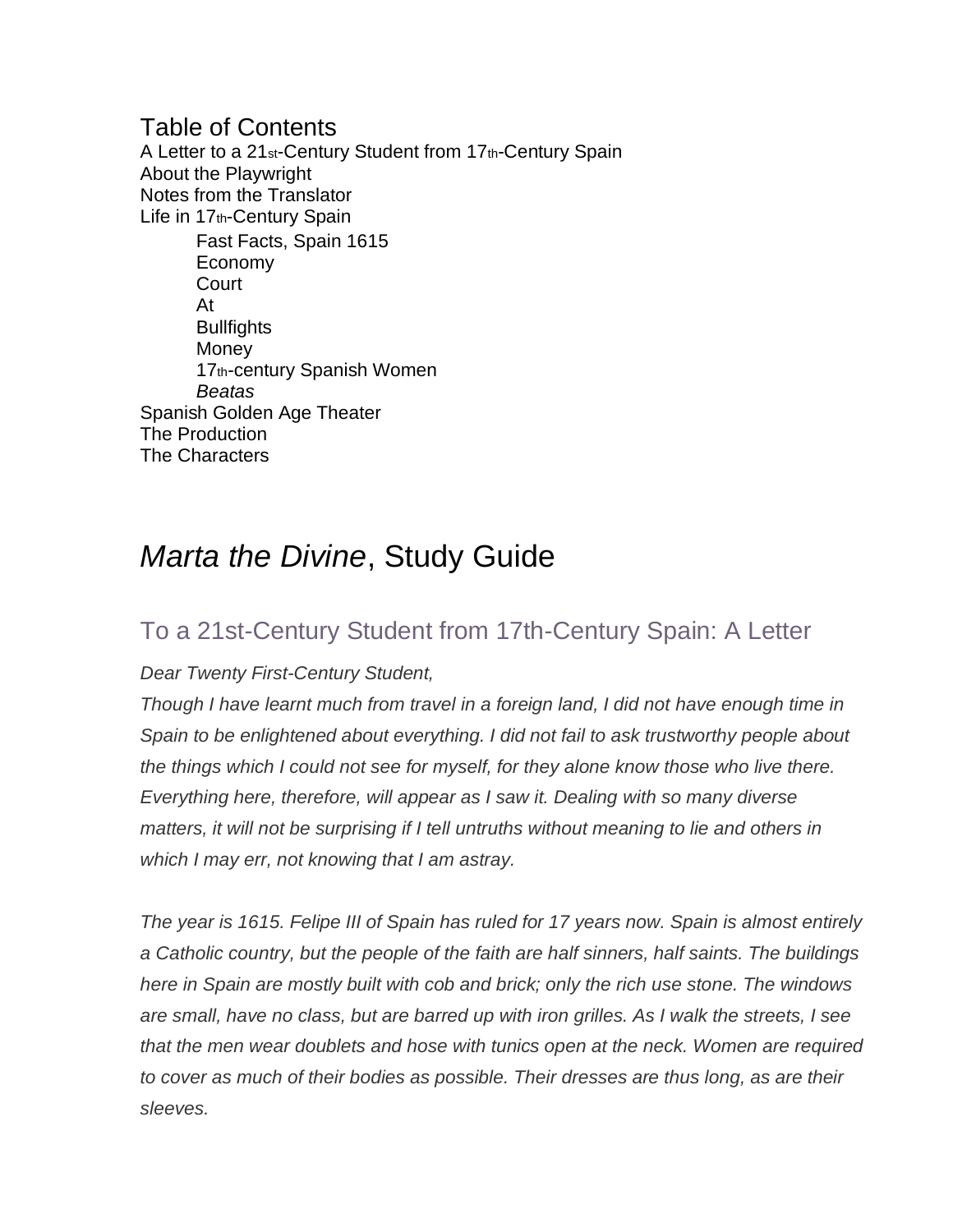*As far as food is concerned, I learnt to travel according to the custom of the country, which is to buy what one wants to eat here and there; for it is impossible to find along the way inns which provide both board and lodging. Here is the daily procedure: as soon as you arrive at an inn you ask if there are beds; having taken care of that, you hand over the raw meat which you have brought with you, or else you search for a butcher or give some money to the innskeeper's varlet to buy it for you, as well as other necessities. But as—and this usually happens—they swindle you, the best thing is to carry your victuals in your own saddle-bags and to make provisions each day, wherever you are, for the needs of tomorrow, such as bread, eggs, and oil. It is true that on the road you sometimes meet hunters who have killed partridges and rabbits, which they will sell at a reasonable price. It is very strange that one cannot find in a tavern anything that one has not brought oneself. The reason for this is that taxes are imposed on everything that one eats and drinks.*

*It has been said that the soil of Spain can be counted as among the best in the world and that no other country has a better climate or greater fertility. However, I observed that, apart from the Biscay area and the regions of the Asturias and Galicia, the dryness of the climate and the starkness of the mountains leave a great part of the country uncultivated and wild. The mountains which cross Spain on every side consist of high, bare, and jagged rocks which are called sierras or penas. If they are smaller and covered with trees, the people call them monts and pasture their cattle on them. Between them are plains of very even ground. The villages are so far apart that one can sometimes ride a whole day without seeing a living soul, except perhaps an occasional shepherd tending his flocks. The greater part of Aragon is even more arid, without trees or vegetation, except for thyme and other plants on which sheep can graze. I am told that more than two hundred thousand of these sheep come form France each year.*

*It is true that not all of Spain has this hard and desolate aspect. A man can easily draw water from the earth or use streams to irrigate beautiful gardens in the middle of the deserts. I saw a great number of wells, which are called norias. Over them people erect wheels to which earthenware pots are tied.*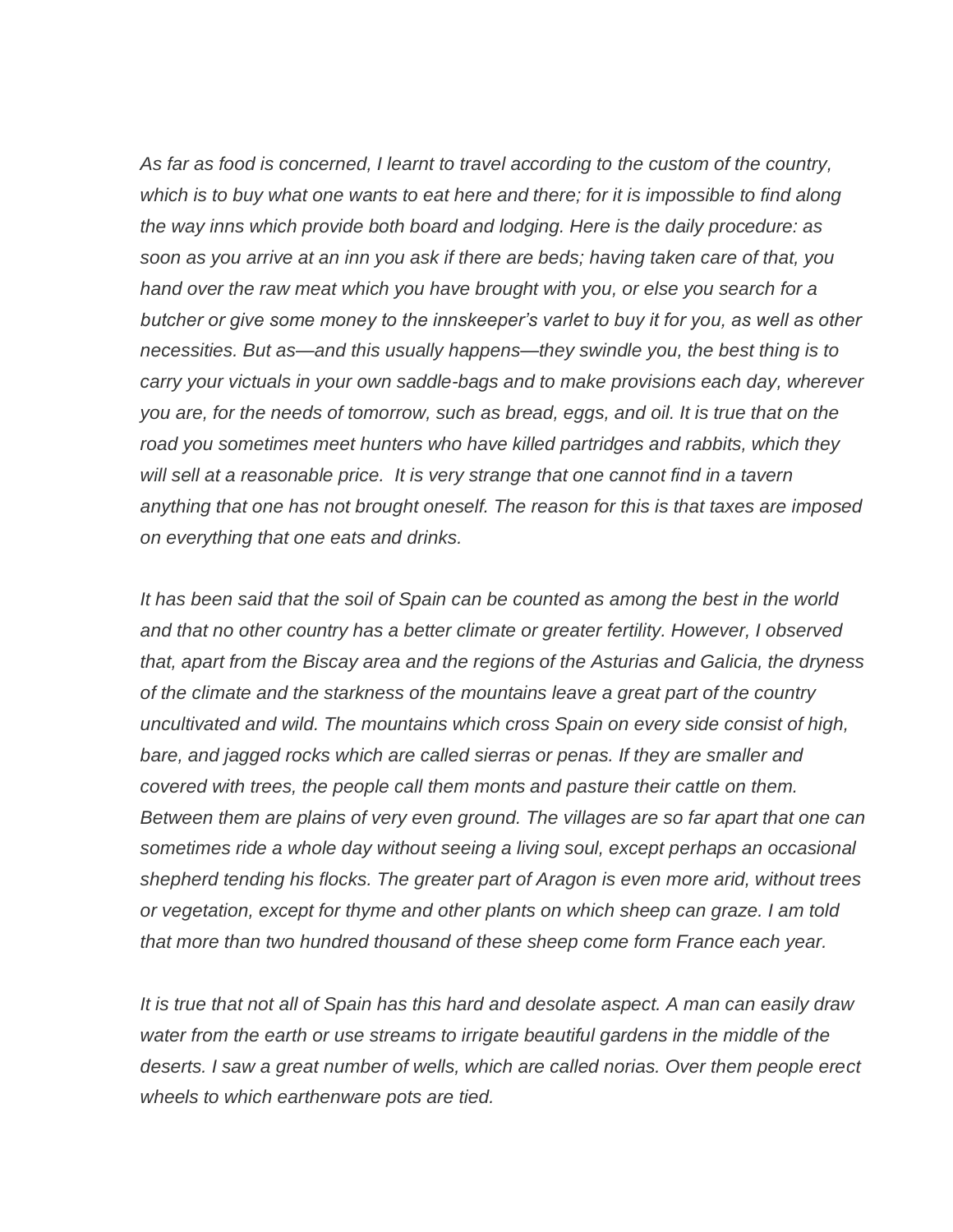*The discovery of the Indies—the Americas, as you modern folk call it—and the need for emigrants to populate them continue to attract many people each year who want to settle there. They think the new country is better than the one they have left and hope to find new fortunes there. But the treasures of Peru have only given Spain a false wealth, and the conquest of the Indies should be called much more a scourge from heaven above than an act of grace. In fact, the Spaniard, the master of these treasures, has used them not only to finance vast wards in the name of Charles V and his son Philip, but also to buy from other nations the many things of which they were in need. As a result, Spain is merely a channel through which passes the gold of the Indies which will be discharged into the seas of plenty in other countries. It is strange that so many go to Spain to seek their fortune when most of the country is poor.*

*The moral is that the choicest plants often grow in rough places: and if Spain is dry and arid, this does not stunt her robustness and vigor. Moreover, even though Spain may be poor in produce, she has never lacked great men who have excelled both in literature and in the arts of politics and war, and men equally admirable and redoubtable to their neighbors.*

This 'letter' is chiefly inspired by the accounts of three French travelers who visited Spain between 1600 and 1659: *Voyage of Barthélemy Joly in Spain, 1603-1604; Voyage d'Espagne, 1605; Journal du voyage d'Espagne, 1659.* From *Daily Life in Spain in the Golden Age* (Defourneaux).

About the Playwright **Tirso de Molina (1571? – 1648)**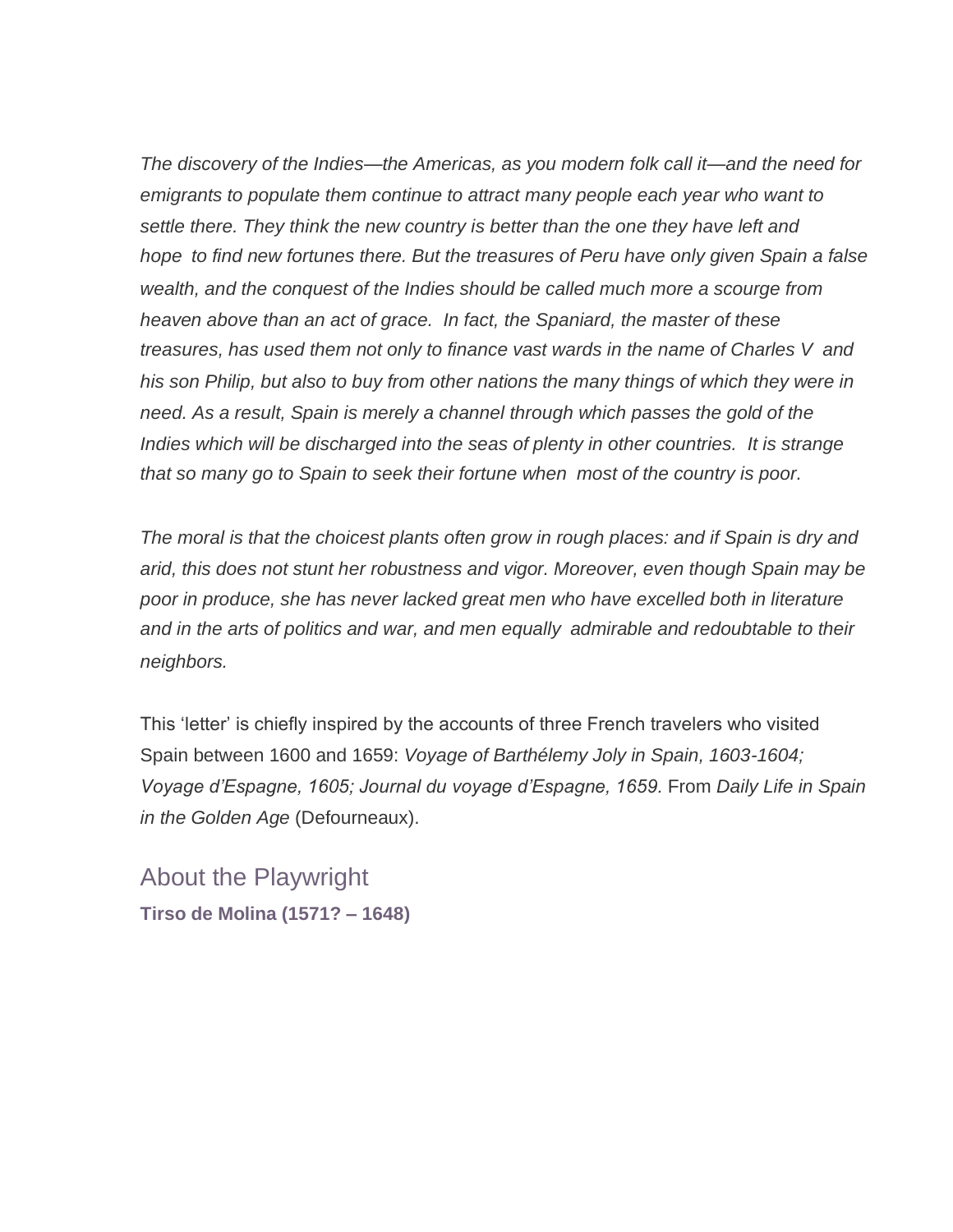

Tirso de Molina was one of Spain's great playwrights of the Golden Age. Little is known about Tirso, which has lead centuries of scholars to create myths. We do, however, know that his real name was Gabriel Téllez, and that by 1600, Tirso had become a Mercedarian friar. Between 1616 and 1618, we also know that Tirso traveled on a mission to Santo Domingo. While there, he taught theology and engaged in ecclesiastical work, then returning to Spain in 1618.

But before voyaging across the Atlantic, Tirso had begun his career in the theater. Between 1606 and 1615, he lived in Toledo—the cultural center of Spain—and began writing, allying himself with Lope de Vega and the *comedia nueva*. Tirso wrote *Marta the Divine* (called *Marta la Piadosa* in Spanish) c. 1614-1615.

It is presumed that Tirso chose a pen name in an attempt to separate his religious and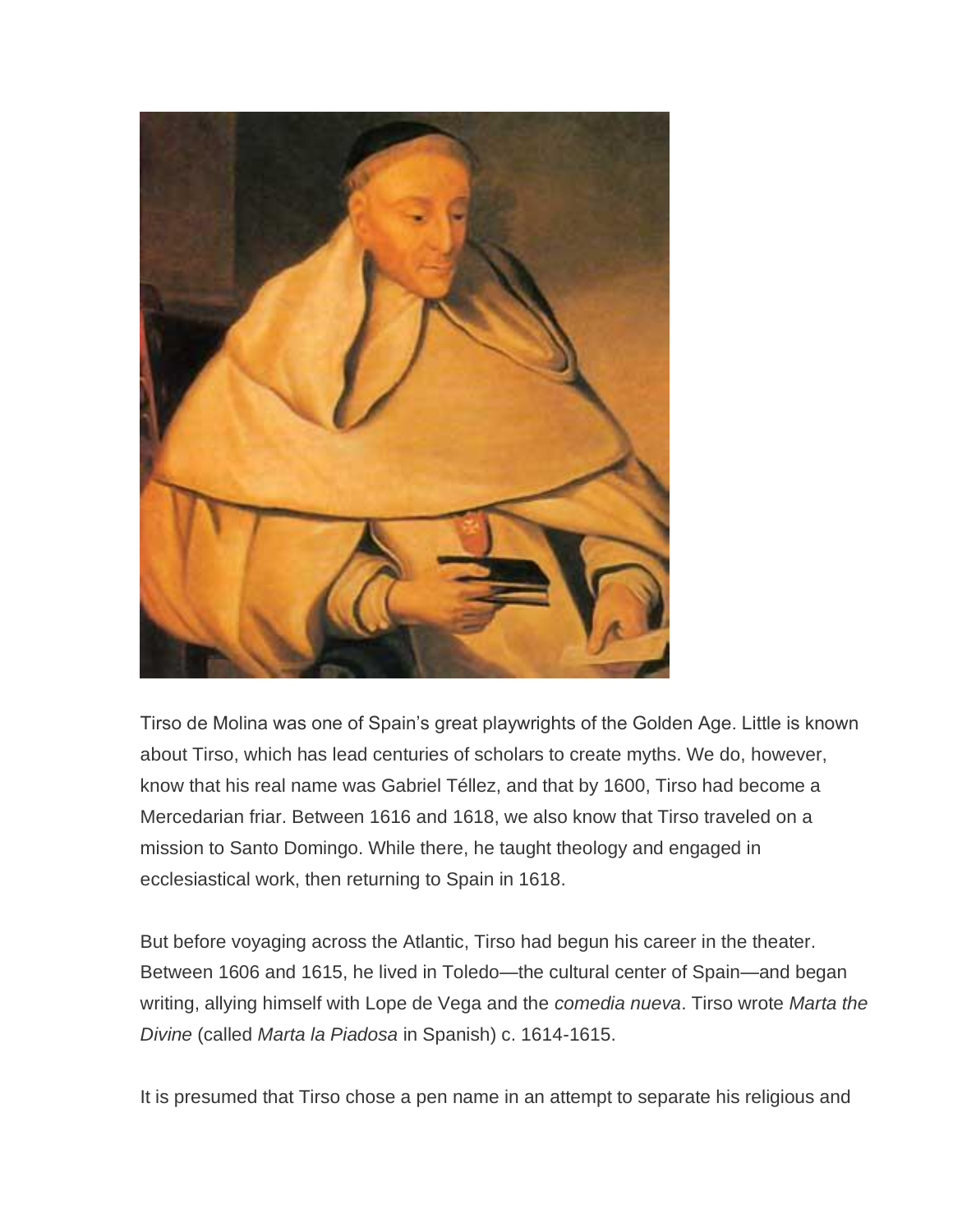theatrical lives. Not surprisingly, this double life Tirso lived would generally have been frowned upon. At the pinnacle of his writing career, Tirso was censured several times by the church for the obscenities in his plays. He was eventually exiled to a monastery in northern Castile.

Tirso's plays follow the famous dramatic form established by his contemporary Lope de Vega, with a vast subject matter breadth. Tirso's writing tends to be witty, ironic and absurd, and to be bolstered by complex characters and extreme situations. He is most famous for creating the character Don Juan (in *The Trickster of Seville*). He also seemingly had an influence on Moliere, who adapted Tirso's *El Amor Médico* (*The Love Doctor*) into his own *L'amour medecin*. Tirso's *Marta the Divine* might have also been Moliere's inspiration for *Tartuffe*.

Over the course of his writing career, Tirso wrote more than 400 plays. Less than 90 survive today, and only a handful have been translated.

### Notes from the Translator, Harley Edman

A few thoughts about what attracted me to translating this play:

I'm fascinated by Marta, a woman who breaks rules, crosses lines, and uses her wits (and skills as an improv artist) to get what she wants and pull off the ultimate scam: sleep with her boyfriend behind her Dad's back. She's a lying, conniving religious hypocrite, but instead of being the bad guy, she is the protagonist we identify with and root for. That paradox, that ambiguity, fascinates me.

That's just one contradiction or paradox. The play is full of them: On stage, the play is funny and farcical and resplendently bright, but off stage, there's a lot of darkness: murder, mourning, warfare, beheadings, looming execution.

The play is a comedy that starts with a death and ends with a death.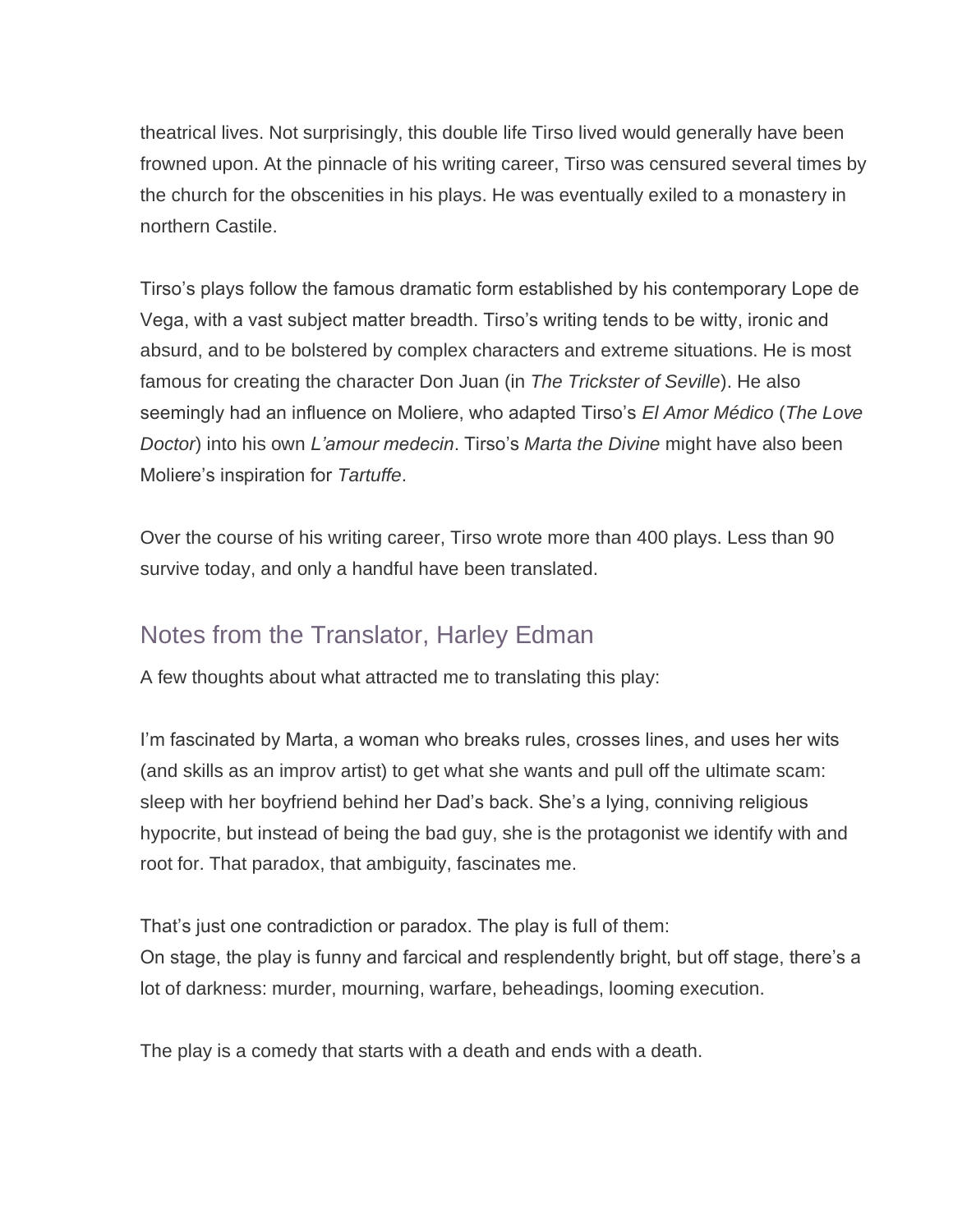The play is full of patently ridiculous and absurd events but it also, in its own weird way, presents a realistic portrait of everyday life in Madrid at the time it was written.

The play revolves around a character who, because of her gender, has low status and little power but who achieves high status and considerable power.

The play has a frivolous, shimmering surface quality, but for the characters the stakes are super high and very deep: Love and sex. Life and death.

The play is profane, outrageous, and sacrilegious but it is full of sacred language, imagery, and ideas. It starts with a character talking about salvation and damnation. It ends with characters having sex in a Garden.

The play rewards the characters who are best at acting out a phony role and who are self-aware or "truthful" about their phoniness.

The play puts everyday conversation and punchy back-and-forth dialogue into heightened, stylized language.

The play depicts the social epicenter of what was the world's most powerful empire. But it was an empire in decay: debt-ridden, over-extended militarily, and marred by conspicuous consumption by upper classes. The play exposes the hollowness and hypocrisy at the heart of this powerful empire—but without getting heavy-handed.

The play was written by a monk—who also was a famous professional playwright.

For me, the comedy, energy, and pure joy of the play come out of these contradictions, paradoxes, and tensions. This is why *Marta* is the kind of theater I love: work that explores tensions, paradoxes, and contradictions in human behavior. To me, theater is the best medium ever discovered to express and revel in these contradictions.

*Harley Erdman is Associate Professor of Dramaturgy in the Theater department at*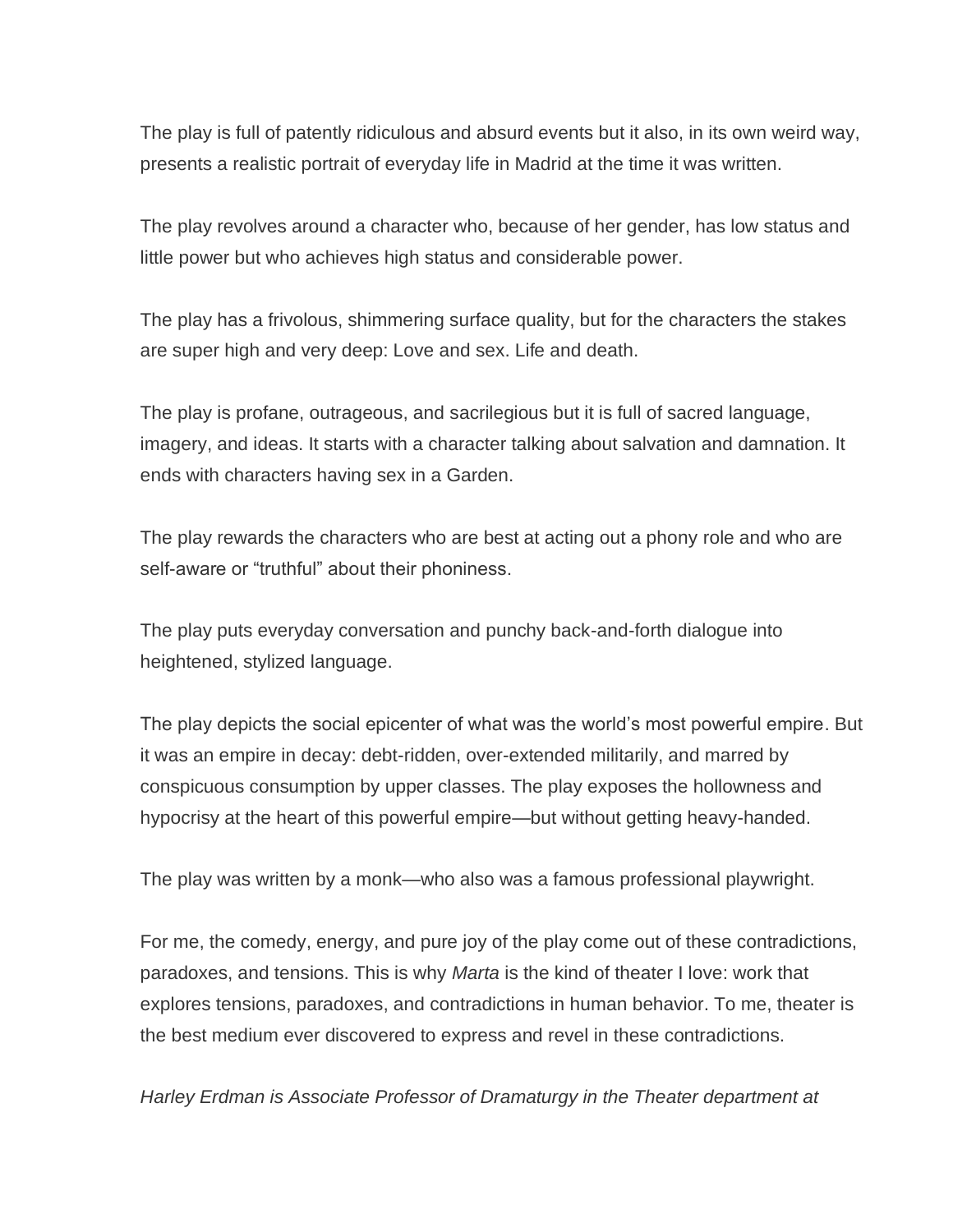*UMass. He is the translator of Marta the Divine, and is currently working on translating a collection of 17th-century Spanish Golden Age plays by Spanish women playwrights.*



### Life in 17th-Century Spain

#### **Economy**

At one point in the play, Urbina says he can't travel far from home because he's "expecting the arrival of overseas goods." One of the significant characteristics of 17th century Madrid's economy was that it lived almost entirely on imported goods. In fact, Madrid had no exports. Except from its trade in foodstuffs, Madrid's actual economy was dependent upon the arts and crafts of embroidery, gilding, tailoring, etc. Imported materials became luxury goods with the embellishment of Madrid's embroideries and gold-trimmings, and in turn benefited the courtiers, the government officials, and the aristocratic society in Spain.

#### **At Court**

The goal of every courtier was to establish his status and, if possible, to overshadow all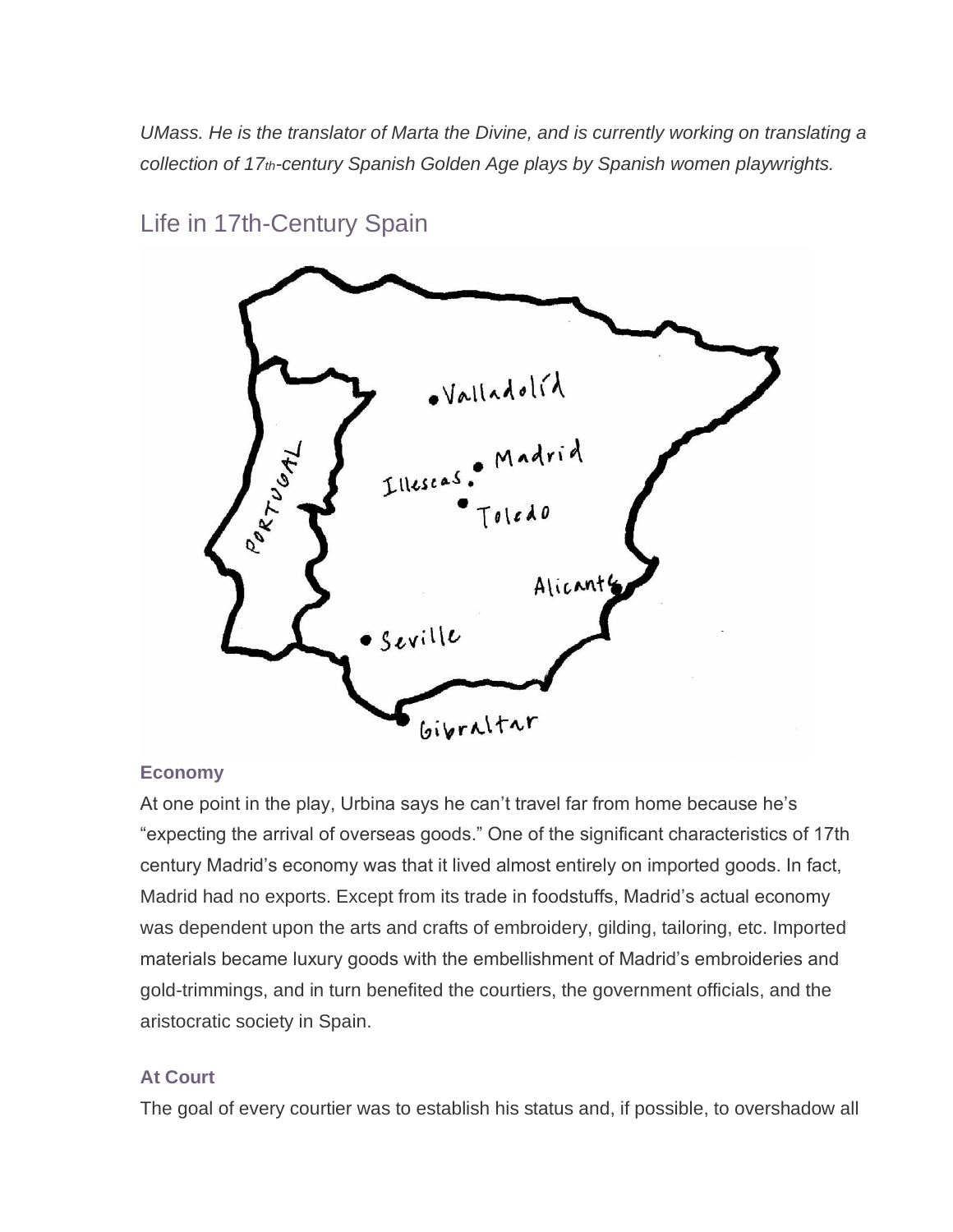others with his lavish way of life. At the same time, the government repeatedly tried to restrain the extravagance of the high nobility. In 1611, during the reign of Philip III, a decree put a limit on the use of 'furniture, vases, chafing-dishes, gilded and silver-plated carriages,' as well as on the use of silver and gold in arrases, canopies, and tapestries, 'and other objects of pure display which consume even the greatest of fortunes.'

On the flip side, the establishment of the court produced certain improvements. Between 1617 and 1619, under the reign of Phlip III, the city of Madrid constructed the Plaza Mayor, a rectangular plaza surrounded by five stories of residential buildings with 237 balconies facing the plaza. It is located near the center of Madrid. At the time it was built, the Plaza Mayor's breadth and majestic style was not only a matter of pride for the people of Madrid but also a source of admiration for foreigners. Five-story stone and brick houses bordered its rectangular shape. The first story stood on porticos which sheltered shops and the stalls of street vendors. The other stories were flanked by wrought-iron balconies which also served as a grandstand from which the king, his courtiers, and the authorities could watch spectacles and festivities, such as *corridas* ("bullfights"), jousting, and *autos-da-fe* (public ceremonies and religious acts in which sentences of heretics were announced). For these events and more, the square had been the natural setting since it was built.

#### **Bullfights**

In *Marta the Divine*, the Ensign participates in a bullfight. At this time in Spain, there were no bull rings (*plaza de toros*); the first was built in the eighteenth century. Rather, the spectacle was generally staged in the main square of a town, the entrances of which were blocked up, and stands were erected for the public. More than strictly bullfights, these were *fiestas*. In Madrid, the Plaza Mayor offered an exceptionally fine setting and never did it appear more dazzling than on the occasion of a *corrida*. This is said of the Plaza Mayor:

*'It is graced by the high society of Madrid ranged on balconies, which are hung with many-coloured drapes. Each guild had a balcony itself, surrounded by velvet and damask, in colours of their choosing and bearing the escutheon of their own armorial*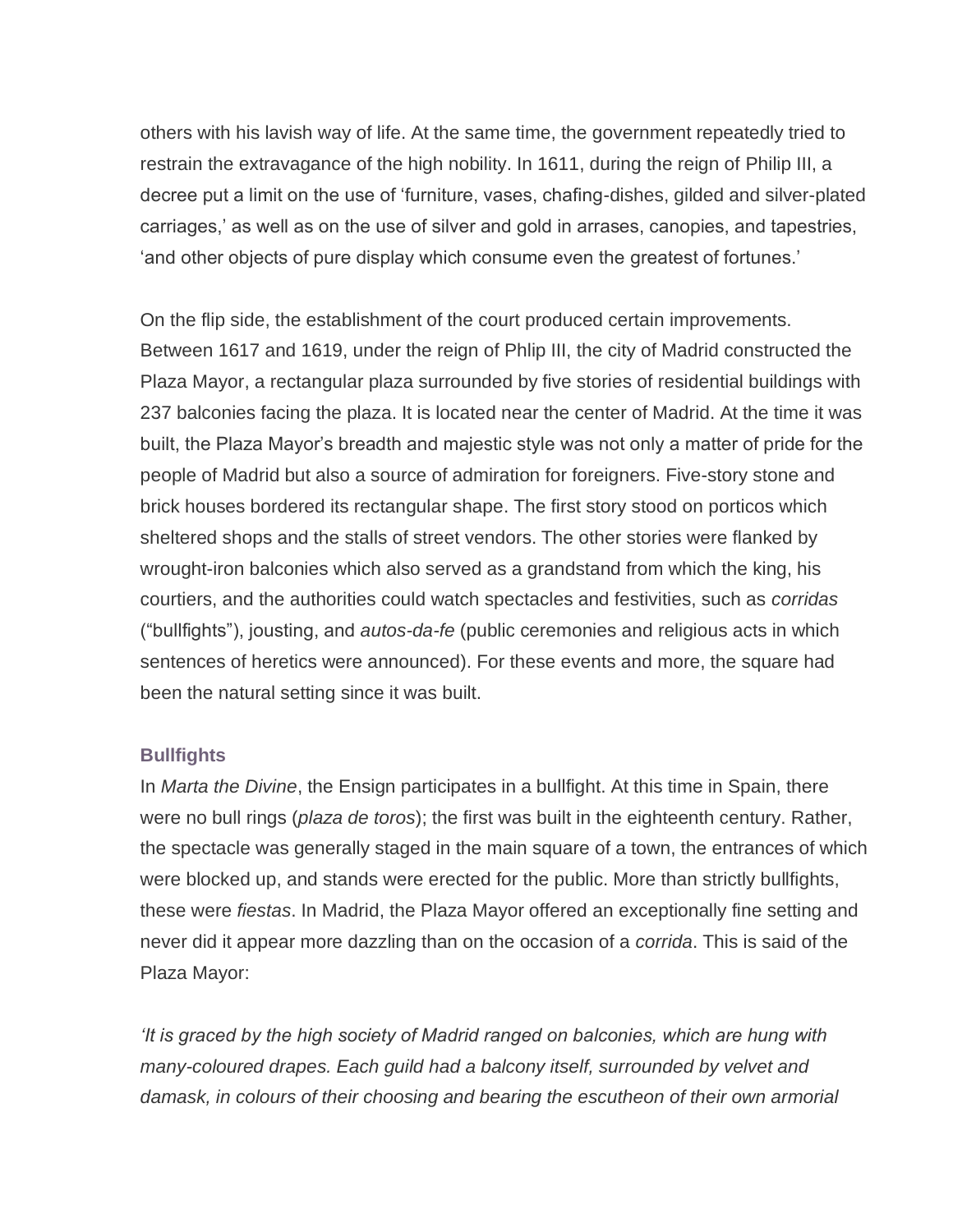*bearings. The king's balcony is decorated in gold and is covered by a canopy. His queen and her children are by his side. To the right there is another spacious balcony for the ladies of the court.'*

*Defourneax (133)*



*Auto da Fe in the Plaza Mayor*

#### **Money**

Money is mentioned often in *Marta the Divine*. Currency was measured in *pesos* and *ducados* or *ducats.* Though they were distinctly different coins, *ducados* seemed to be used interchangeably with term *pesos*.

According to calculations and currency conversions, in 2009, the "eight thousand pesos" that Urbina says he'll give to Marta to put towards her charity hospital would have been about \$435,760. The "one hundred thousand pesos" that Felipe inherits in the play would have been about \$5.4 million.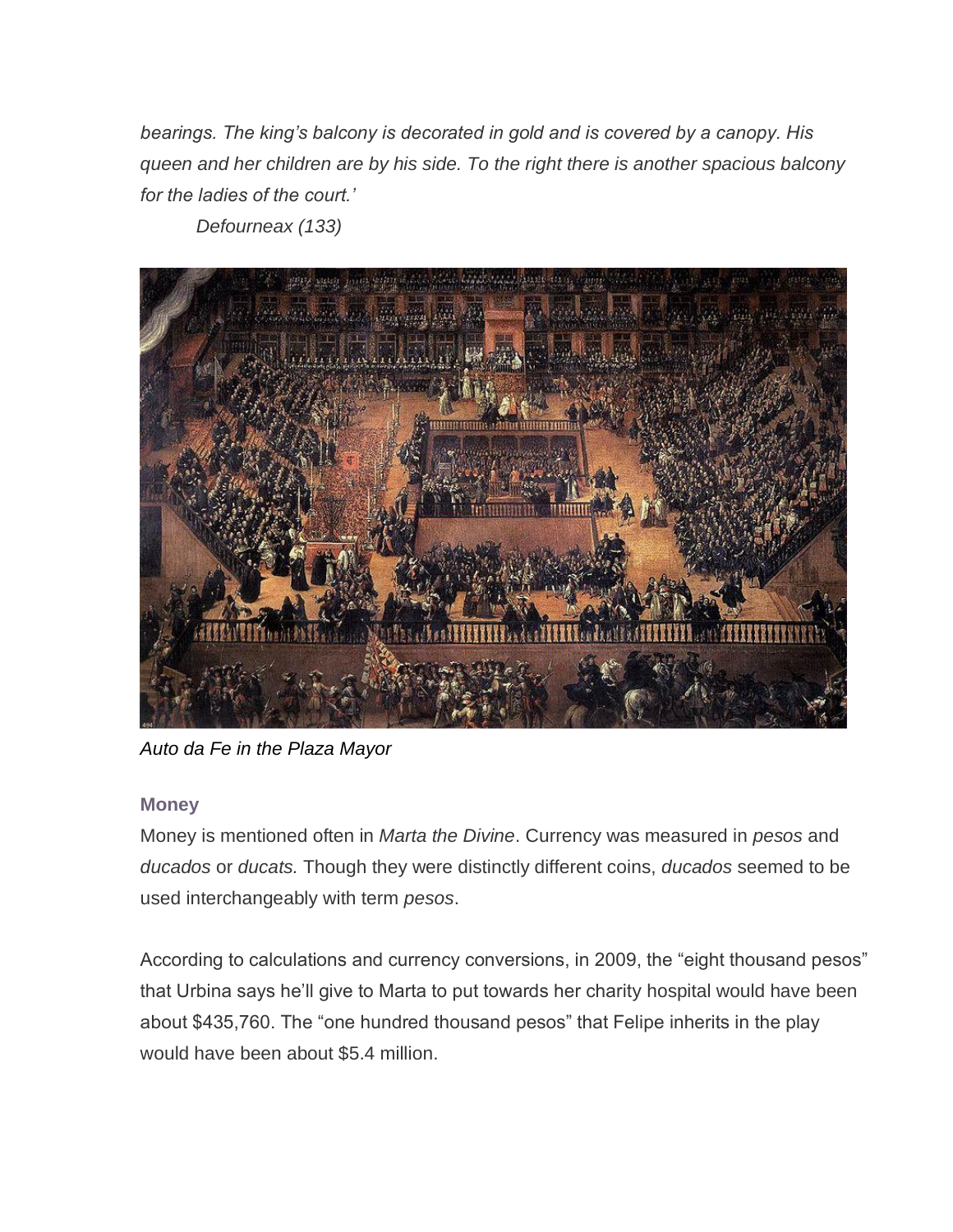#### **17th-century Spanish Women**

Women in 17th century Spain were under the strict supervision of their elders and, most notably, their fathers. Courtships between men and women were known throughout the communities they lived in. Marriages were almost always arranged by parents. If Marta lived in the 21st century, she might tell her father she doesn't want to marry Captain Urbina, or she might run away with her boyfriend. But in Marta's time, these things would have been unacceptable.

In the play, Marta has only a couple options for getting out of the marriage with Urbina: she could tell her father she and Felipe have already slept together, which would ensure they'd be getting married (though their family honor would be destroyed) or she could take a vow of chastity, become a nun and live in a convent for the rest of her life (though then she could never marry Felipe).

But Marta does neither. Her plan is more clever.

She tells everyone that she has a "holy calling" that she has hidden from the world until now. The brilliance of Marta's plan rises to the surface when we learn that she's only pretending to be religious.

Part of what makes Marta's plan ingenious is that she marginalizes her position—she's a somewhat nun, a somewhat society-daughter. The fact that she doesn't label herself as one thing or the other strengthens Marta's position. By being neither "fish nor fowl," as Urbina says, Marta dodges the deprivations, discomforts, rules and standards of all religious roles.

#### *Beatas*

At the beginning of Act 2, Gómez is telling his friend Urbina about Marta's change. He says she has told everyone she has a "higher calling" than that of a nun. In the Spanish text, the word Tirso uses here is *beata*: a woman who takes a vow of chastity, dresses in a habit, and devotes herself to charitable deeds, without actually entering a convent. In 17th century Spain, these women wore religious habits and dedicated their lives to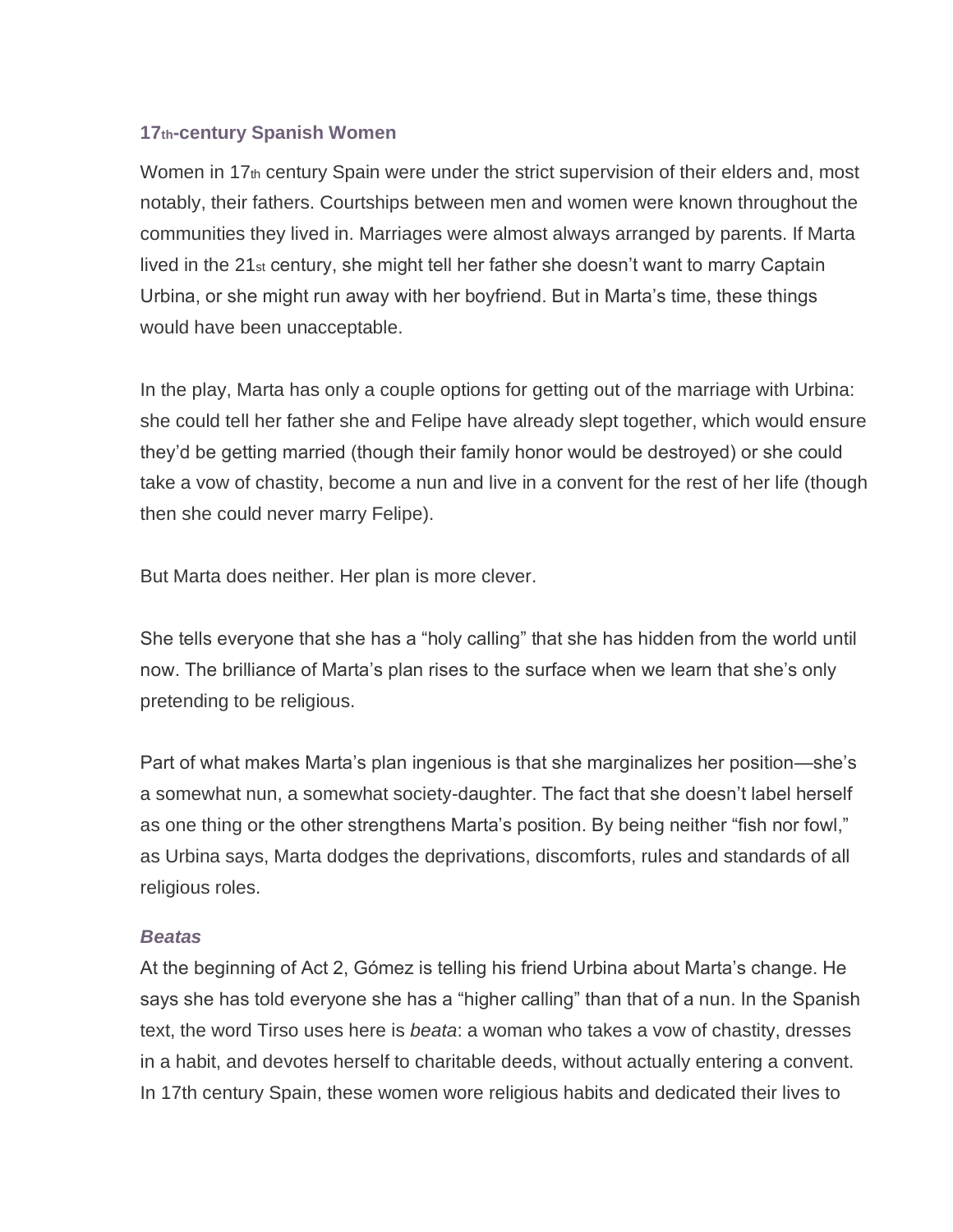God, but didn't necessarily follow the rules of any specific religious order. There is evidence that women during this time became *beatas* for several different reasons—some had been widowed before turning to a religious life, and some lacked a dowry for marriage or the convent (both of which were expensive). Other *beatas* were exposed as "fraudulent visionaries" or "phony prophets."

While a single women in any other position in 17th century Spain could not even stand in a room alone with a man, *beatas* could share intimate experiences with both males and females—they could laugh, shriek, cry, hug and kiss. In a way, *beatas* held a substantial amount of power, especially as women, in this time.

But Marta refuses to label her calling as that of a *beata*, and her father believes her when she says it is more than that. She frees herself from all different levels of standards and, in the end, shapes her own version of "religious."

### Spanish Golden Age Theater

Before the 16th century, popular Spanish theatre was very limited. Plays were written for private use, were performed at religious festivals, and were performed in Latin classes as students practiced their rhetoric.

Theater as a form of public entertainment did not exist until the 1540s and 1550s, when a number of men responded to the public's growing appetite for dramatic entertainment and started their own theatre companies. These companies performed with primitive equipment, on stages composed of a few wooden planks and with improvised costumes.

The growth of Spanish theater was dramatic and rapid. In the earlier years, the groups specialized in one or two plays at a time; by the 1590s, several types of drama were all competing for the favor of Spanish playgoers. These included the following: tragedies, historical drama, the Italian *commedia dell'arte* and the emerging *comedia nueva*. *Commedia dell'arte*, translated as "comedy of art" or "comedy of the profession," refers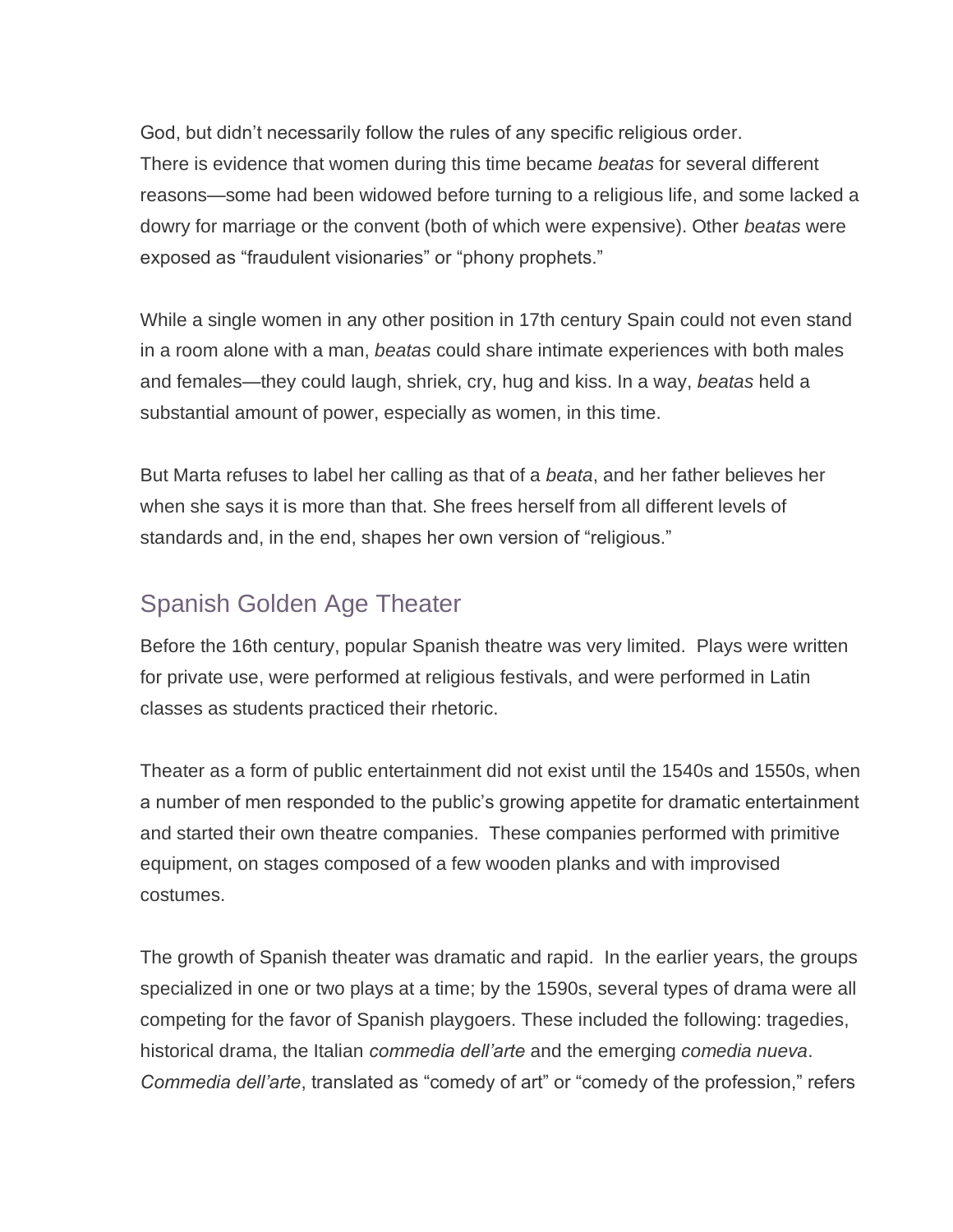to improvised theater. Characters, character relationships, subjects and situations were all devised before, but the action of each scene was created on the spot. *Comedia* is Spanish for "play" and does not distinguish a play as being either a comedy or a tragedy. The *comedia nueva* genre, however, specifically refers to the type of play written by Lope de Vega and his followers between about 1580 and 1680.

*Comedia* plays are always in three acts, are roughly 3,000 lines long, and are polymetric (containing a variety of verse meters). The range of subject matter in the genre is hugely varied, including history, legend, mythology, romance, town life, country life, the Bible, the lives of the saints, and many others. As in *commedia dell'arte,* there are some recurring characters in the *comedia* genre. Almost every play includes a pair of lovers, and a comic servant or sidekick. Other common characters include figures of authority such as fathers, husbands or brothers, or figures of subversion such as rivals, jealous suitors, enemies, and even the Devil. These characters often find themselves trapped in a social or biological role, as we see in *Marta the Divine*.

### The Production

#### **References to Listen For**

**Don Quixote and Sancho Panza**: Two characters in Cervantes' novel *Don Quixote* (published 1604). The word "tilting" is a term which derives from jousting. In the novel, the phrase "tilting at windmills" is used in the context of fighting injustice through chivalry. The two men encounter a field of windmills and imagine them as giants with windmill blades for arms.

**Don Fernando**: The characters, even close family members, routinely address each other as "Don" or "Doña" as a sign of social status.

**General Fajardo**: Famous Spanish admiral who led the attack on Mamora in August of 1614.

**Chequeens**: Means "coins" and is used interchangeably with "pesos."

Toledo bridge: The bridge over the Manzanares River, on the way out of Madrid, leading to the Illescas-Toledo-Seville road.